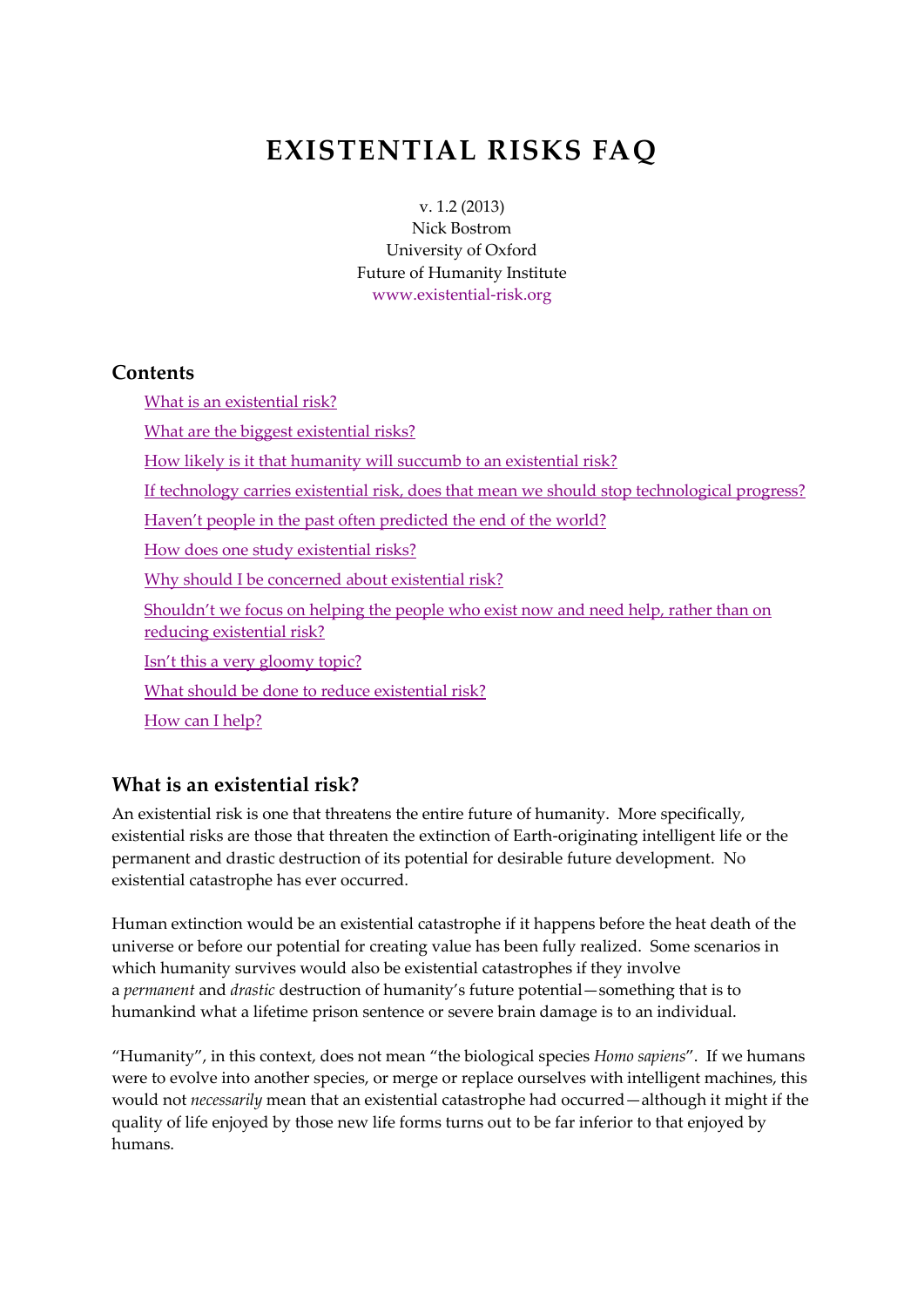### **What are the biggest existential risks?**

Humanity's long track record of surviving natural hazards suggests that, measured on a timescale of a couple of centuries, the existential risk posed by such hazards is rather small. This finding is supported by direct analysis of specific hazards from nature.

The great bulk of existential risk in the foreseeable future is *anthropogenic*; that is, arising from human activity. In particular, most of the biggest existential risks seem to be linked to potential future technological breakthroughs that may radically expand our ability to manipulate the external world or our own biology. As our powers expand, so will the scale of their potential consequences—intended and unintended, positive and negative.

For example, there appear to be significant existential risks in some of the advanced forms of synthetic biology, nanotechnology weaponry, and machine superintelligence that might be developed later this century. There might also be significant existential risk in certain future dystopian evolutionary scenarios, simulation-shutdown scenarios, space colonization races, nuclear arms races, climate change and other environmental disturbances, unwise use of human enhancement, and in technologies and practices that might make permanent global totalitarianism more likely.

Finally, many existential risks may fall within the category of "unknown unknowns": it is quite possible that some of the biggest existential risks have not yet been discovered.

#### **How likely is it that humanity will succumb to an existential risk?**

It is not possible to quantify rigorously the total level of existential risk. Estimates of 10-20% total existential risk in this century are fairly typical among those who have examined the issue, though such estimates rely heavily on subjective judgment. The real risk might be substantially higher or lower.

# **If technology carries existential risk, does that mean we should stop technological progress?**

The answer is no*,* for several reasons. First, some technologies help reduce the existential risks created by other technologies or arising from nature. Second, the *permanent* failure to develop advanced technology would itself constitute an existential catastrophe, because the full realization of humanity's potential for creating and instantiating value requires advanced technology. Third, we might sometimes have reasons for action other than to minimize existential risk. Fourth, even a great effort by many people to halt technological progress would probably not succeed; and the disruption, conflict, or unilateral relinquishment that might result could easily increase the net level of existential risk. Fifth, there are more cost-effective means available to reduce existential risk.

There are particular technologies or applications that it makes good sense to try to stop or delay—biological weapons, for example. But in general, it is a difficult problem to figure out what kind of technology policy would be optimal from an existential-risk mitigation point of view.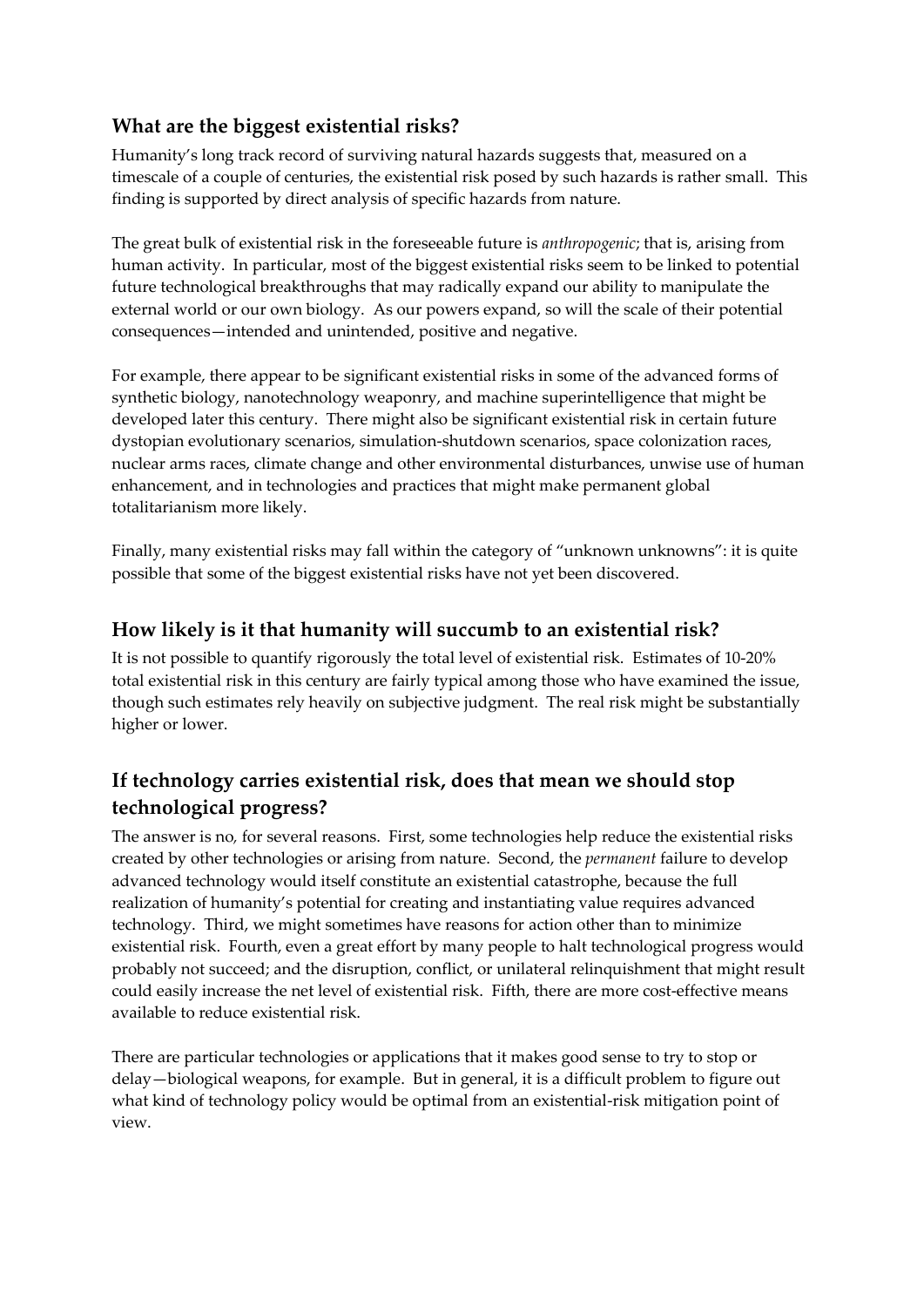# **Haven't people in the past often predicted the end of the world?**

History is peppered with false prognostications of imminent doom. Blustering doomsayers are harmful: not only do they cause unnecessary fear and disturbance, but—worse—they deplete our responsiveness and make even sensible efforts to understand or reduce existential risk look silly by association.

To date, most doomsday prophets have not based their claims on science. It is therefore tempting to say that the solution is simply to distinguish superstition from science. However, although this distinction is important, it does not fully address the problem of doommongering. It is perfectly possible to produce overconfident science-based predictions of imminent catastrophe, or at least overconfident predictions that *appear* to be based on science. The predictions of [Paul Ehrlich](http://en.wikipedia.org/wiki/Paul_R._Ehrlich) and the [Club of Rome](http://www.clubofrome.org/) in the early 1970s might be viewed as examples of this. Furthermore, it is impossible to assess the likelihood of many of the biggest risks using strict and narrow scientific methods. There is no rigorously scientific way of foretelling how future technological capabilities will be used. Yet it would be an error to infer that powerful future technologies will pose no risk, or that we should focus our attention exclusively on those smaller risks that are easily quantifiable.

#### **How does one study existential risks?**

By and large, existential risks have barely been studied. We therefore know little about how big various risks are, what factors influence the level of risk, how different risks affect one another, how we could most cost-effectively reduce risk, or what are the best methodologies for researching existential risk.

Broadly, one can distinguish between studies that focus on one specific risk and ones that seek to illuminate a wide swath of existential risks. In the case of the former, the methodology will depend on which particular risk one is studying. Asteroid risk can be assessed on the basis of the distribution of impact craters from past events and by direct astronomical observation, supplemented with a damage model to estimate the consequences of an impact of a given magnitude. Climate change risk can be studied via climate simulations. Risks from future technologies might be studied by means of theoretical modelling to determine the capabilities enabled by various physically possible technologies, by examining what kinds of safeguards and countermeasures are feasible, and by considering the strategic context in which they will be deployed.

There are also some lines of investigation that promise to illuminate existential risk more generally. For example, one can study whether observation selection theory is applicable in some way to the assessment of net level of existential risk (such as via the Carter-Leslie Doomsday argument, considerations based on the Fermi paradox, or inferences from the simulation argument). One might also study human cognitive biases with the hope of finding ways of improving our intuitive judgments as they apply to existential risk. Other approaches to this issue also exist.

#### **Why should I be concerned about existential risk?**

A case can be made that our altruistic moral motivation should be focused on existential risk mitigation. To assess the value of reducing existential risk, we must assess the loss associated with an existential catastrophe. Hence we need to consider how much value would be realized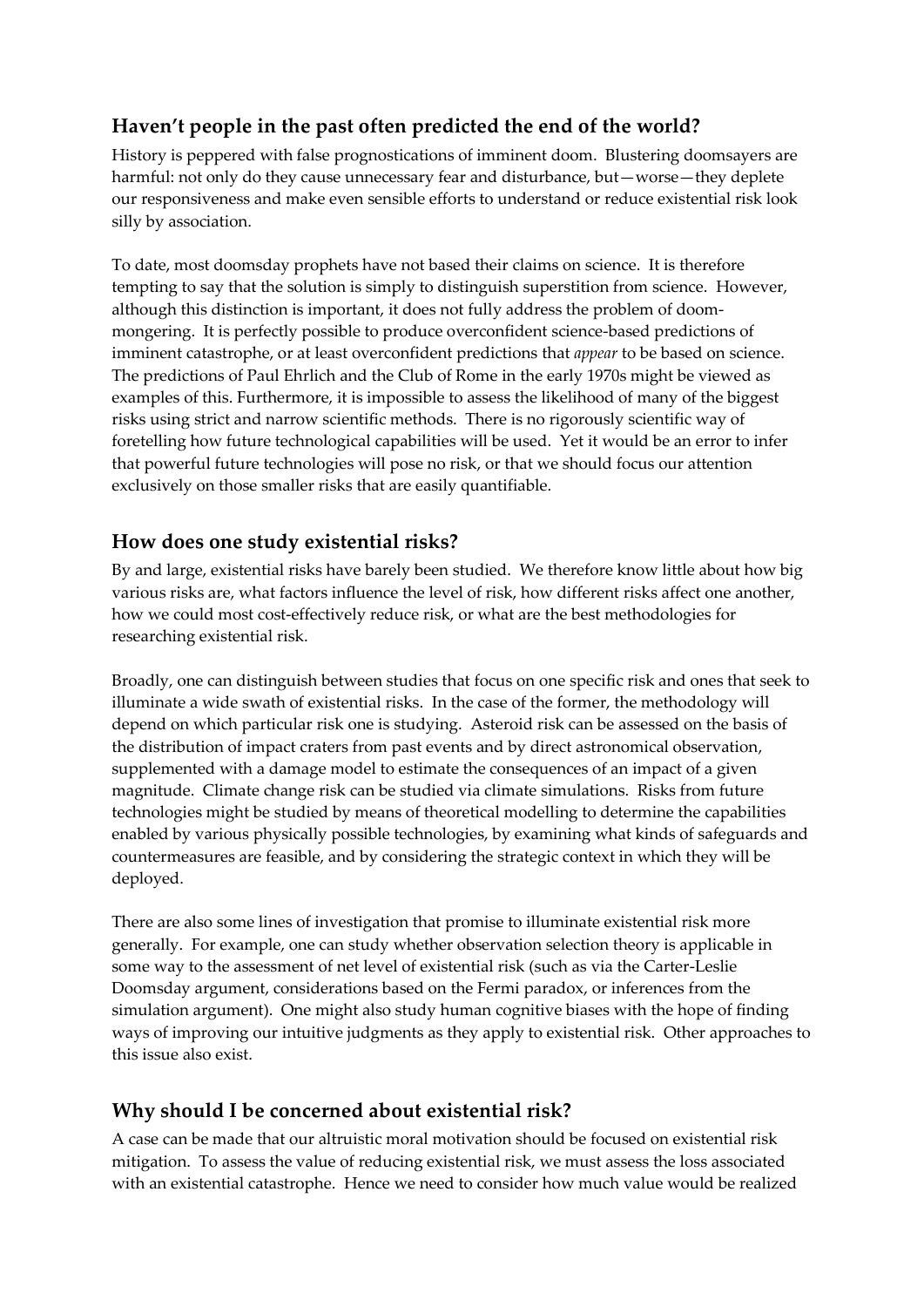in the absence of such a catastrophe. It turns out that the ultimate potential for Earth-originating intelligent life is literally astronomical.

Even confining our consideration to the potential for biological human beings living on Earth gives a huge amount of potential value. If we suppose that our planet will remain habitable for at least another billion years, and we assume that at least one billion people could live on it sustainably, then the potential exists for at least 10<sup>1</sup><sup>6</sup> human lives. These lives could be considerably better than the average contemporary human life, which is so often marred by disease, poverty, injustice, and various biological limitations that could be partly overcome through continuing technological and moral progress.

However, the relevant figure is not how many people could live on Earth but how many descendants we could have in total. One lower bound of the number of biological human lifeyears in the future accessible universe (based on current cosmological estimates) is 10<sup>34</sup> years. Another estimate, which assumes that future minds will be mainly implemented in computational hardware instead of biological neuronal wetware, produces a lower bound of 10<sup>54</sup> human-brain-emulation subjective life-years. (See "[The Concept of Existential Risk](http://www.existentialrisk.com/concept.pdf)" and "[Astronomical Waste](http://www.nickbostrom.com/astronomical/waste.pdf)" for references and some further details.)

Even if we use the most conservative of these estimates, and thereby ignore the possibility of space colonization and software minds, we find that the expected loss of an existential catastrophe is greater than the value of 10<sup>16</sup> human lives. *This implies that the expected value of reducing existential risk by a mere one millionth of one percentage point is at least ten times the value of a billion human lives.* The more technologically comprehensive estimate of 10<sup>54</sup> human-brainemulation subjective life-years (or 10<sup>52</sup> lives of ordinary length) makes the same point even more starkly. Even if we give this allegedly lower bound on the cumulative output potential of a technologically mature civilization a mere 1% chance of being correct, we find that the expected value of reducing existential risk by a mere one billionth of one billionth of one percentage point is worth a hundred billion times as much as a billion human lives.

Consequently, one might argue that even the tiniest reduction of existential risk has an expected value greater than that of the definite provision of any "ordinary" good, such as the direct benefit of saving 1 billion lives. One might also argue that the absolute value of the indirect effect of saving 1 billion lives on the total cumulative amount of existential risk—positive or negative—is almost certainly larger than the positive value of the direct benefit of such an action.

These considerations suggest that the loss in expected value resulting from an existential catastrophe is so enormous that the objective of reducing existential risks should be a dominant consideration whenever we act out of concern for humankind as a whole. It may be useful to adopt the following rule of thumb for such impersonal moral action:

#### *Maxipok*

Maximize the probability of an "OK outcome," where an OK outcome is any outcome that avoids existential catastrophe.

Maxipok is not a principle of absolute validity, since there clearly are moral ends other than the prevention of existential catastrophe. The principle's usefulness is as an aid to prioritization.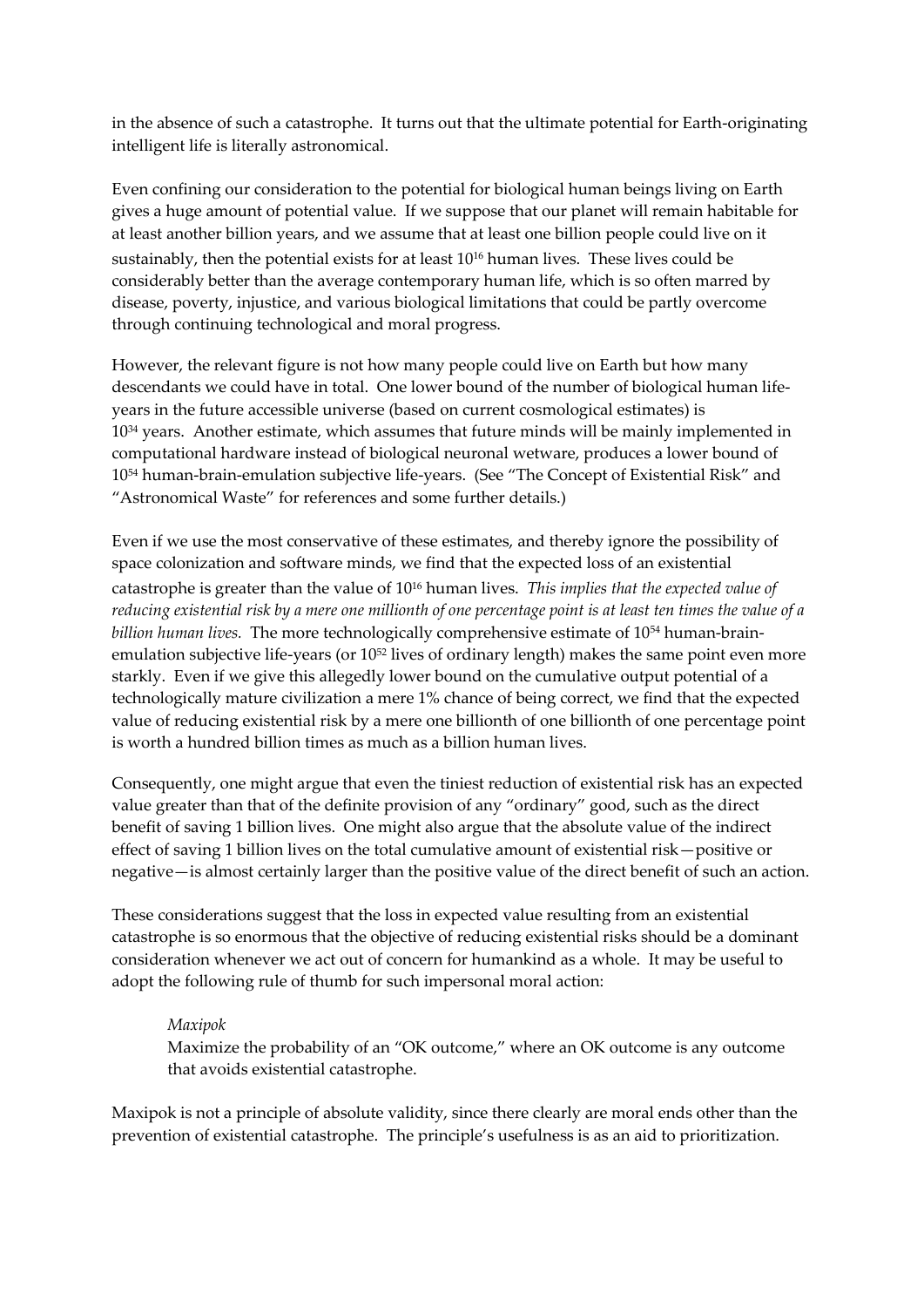# **Shouldn't we focus on helping the people who exist now and need help, rather than on reducing existential risk?**

The easy answer would be to say that we should do both. Perhaps the easy answer is the correct answer.

The underlying question hinges on deep and difficult issues in moral philosophy and population ethics—issues on which there is no consensus, even among smart and decent people who have thought long and hard about them. We should recognize that we are, for the time being, labouring under *moral uncertainty* on this point.

It is important to note, however, that *given* certain moral assumptions—assumptions that are widely, though by no means universally, accepted—existential risk mitigation by means of deontologically permissible methods is a dominant moral priority, as the answers to the previous questions illustrate.

### **Isn't this a very gloomy topic?**

Perhaps, but many gloomy topics are pursued vigorously by many researchers, politicians, activists, and philanthropists—topics like war, human rights abuses, famine, educational deprivation, and disease. From one perspective, all of these areas are depressing. But from another perspective, they are also uplifting—particularly when we think of the great gains in human happiness that we have the ability to bring about by making progress on these problems. Likewise with existential risk: pondering catastrophic possibilities might be a downer, but thinking about how together we can help create a truly wonderful future for humankind and increase the chances of perhaps realizing unimaginably great values—this has the potential to be highly motivating, even uplifting.

If the field of existential risks mitigation has suffered from neglect and apathy, it is probably not because the topic is gloomy. Rather, part of the explanation might be because the topic can seem silly and/or impersonal. The topic can seem *silly* because the fact that there has never been an existential catastrophe makes the possibility of one seem far-fetched, because the biggest existential risks are all rather speculative and futuristic, because the topic has been besieged by doom-mongers and crackpots, and because there is as yet no significant tradition of serious scholars and prestigious institutions doing careful high-quality work in this area. The topic can seem *impersonal* because there are no specific identifiable victims—no heart-rending images of child casualties, for example. The main dangers seem to be abstract, hypothetical, and nonimminent, and to be the responsibility of nobody in particular.

#### **What should be done to reduce existential risk?**

There is probably much that could be done by societies and individuals to reduce net existential risk. Unfortunately, because the issue has scarcely been studied, our knowledge about what these potential risk-mitigation actions are—and which ones among them are most costeffective—is very limited.

There are some obvious actions that would probably reduce existential risk by a tiny amount. For example, increasing funding for ongoing efforts to map large asteroids in order to check if any of them is on collision course with our planet (in which case countermeasures could